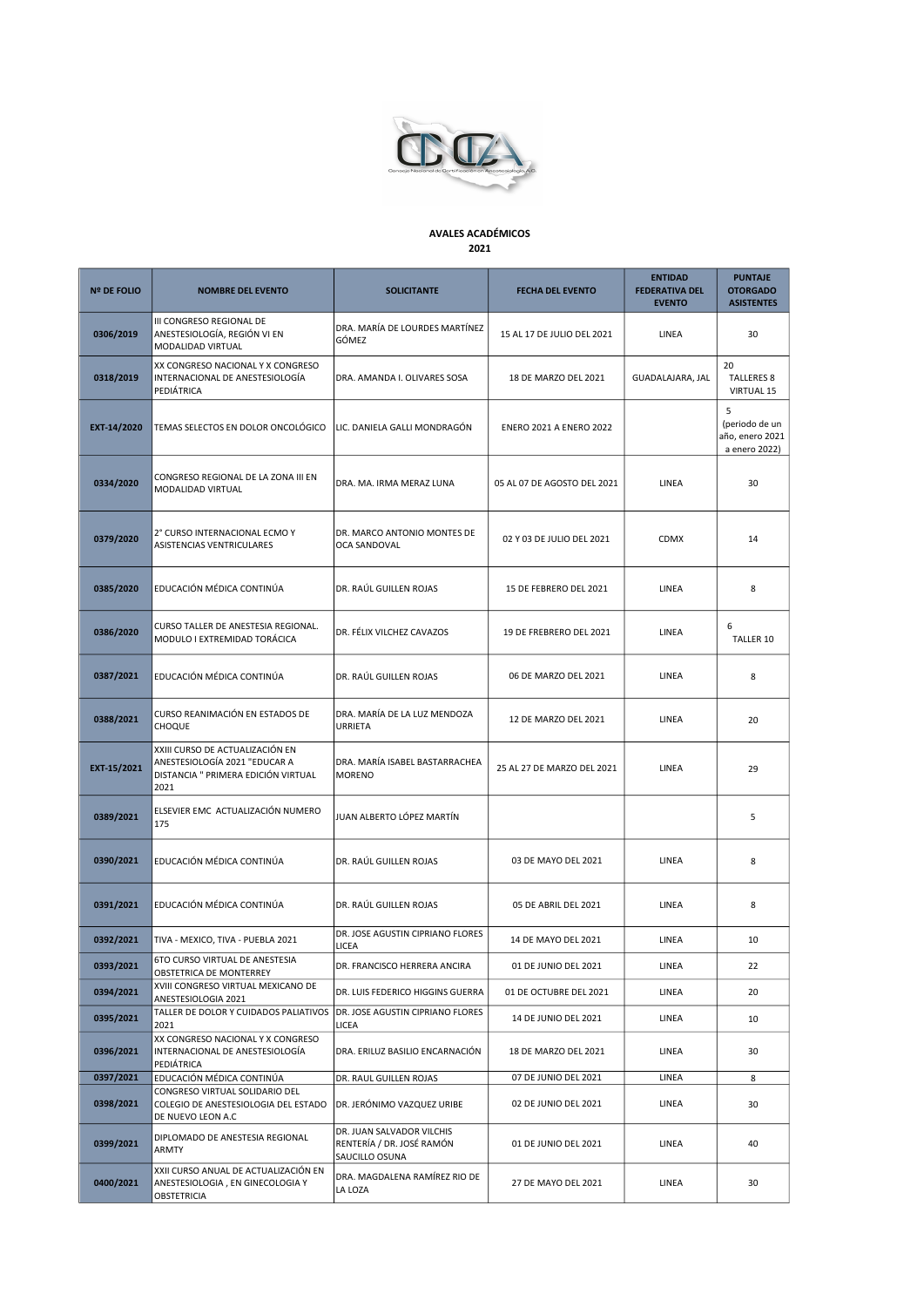| 0401/2021  | UPDATE VITALIS FARMACOLOGIA                                                                                                                                | DR. JUAN HEBERTO MUÑOZ CUEVAS                    | 13 DE AGOSTO AL 12 DE                            | LINEA                   | 18             |
|------------|------------------------------------------------------------------------------------------------------------------------------------------------------------|--------------------------------------------------|--------------------------------------------------|-------------------------|----------------|
|            | INTRAVENOSA APLICADA EN ANESTESIA<br>IV DIPLOMADO TEÓRICO - PRÁCTICO DE                                                                                    | DRA. MARÍA DEL ROCÍO GUILLÉN                     | DICIEMBRE DEL 2021<br>08 AL 25 DE SEPTIEMBRE DEL |                         |                |
| EXT22/2021 | INTERVENCIONISMO EN DOLOR                                                                                                                                  | ∣NÚÑEZ                                           | 2021                                             | LINEA                   | 20             |
| 0402/2021  | MANEJO DEL DOLOR E INTERVENCIONISMO   DRA. TERESA ADRIANA NAVA<br>BÁSICO, INTERMEDIO Y AVANZADO                                                            | OBREGÓN                                          | 28 DE JUNIO DEL 2021                             | MONTERREY, N.L          | 40             |
| 0403/2021  | EMIVA AVANZADO DUAL                                                                                                                                        | DRA. CECILIA ALESSANDRA LÓPEZ<br>PAZ             | 17 DE JULIO DEL 2021                             | PUEBLA, PUE             | 30             |
| 0404/2021  | EDUCACIÓN MÉDICA CONTINUA<br>SEMINARIOS SMACT                                                                                                              | DR. RAUL GUILLEN ROJAS                           | 05 DE JULIO 2021                                 | LINEA                   | 8              |
| 0405/2021  | CURSO DE LA FMCA REGION 1                                                                                                                                  | DRA. ISABEL ALEMÁN VARGAS                        | 22 DE JULIO DEL 2021                             | LINEA                   | 20             |
| 0406/2021  | TERCER CONGRESO INTERNACIONAL DE<br>INTERVENCIONISMO AVANZADO EN DOLOR                                                                                     | DRA. TERESA ADRIANA NAVA<br>OBREGÓN              | 21 DE JUNIO DEL 2021                             | MONTERREY, N.L          | 40             |
| 0407/2021  | CURSO REGIONAL VIRTUAL DE LA REGION V                                                                                                                      | DRA. DINORAH HERNÁNDEZ JUÁREZ                    | 29 DE JULIO DEL 2021                             | LINEA                   | 30             |
| 0408/2021  | I CURSO ANUAL DE ACTUALIZACIÓN E<br>INVESTIGACIÓN EN ANESTESIOLOGÍA<br>PEDIÁTRICA; I ENCUENTRO DE<br>ENFERMERÍA QUIRÚRGICA EN<br>ANESTESIOLOGÍA PEDIÁTRICA | DRA. ARACELI BARRÓN SOTO                         | 15 DE SEPTIEMBRE DEL 2021                        | LINEA                   | 30             |
| 0409/2021  | V CURSO BASICO DE ANESTESIA REGIONAL<br>GUIADA POR ULTRASONIDO                                                                                             | DR. RAÚL HÉCTOR GONZÁLEZ PECH                    | 16 DE SEPTIEMBRE DEL 2021                        | <b>TUXTLA GUTIERREZ</b> | 15             |
| 0410/2021  | XLVII CURSO ANUAL DE ACTUALIZACIÓN EN<br>ANESTESIOLOGÍA Y MEDICINA<br>PERIOPERATORIA                                                                       | DRA. GLORIA MARÍA ALVAREZ<br><b>BOBADILLA</b>    | 07 DE JULIO DEL 2021                             | LINEA                   | 45             |
| 0411/2021  | XXVIII CURSO - TALLER FARMACOLOGÍA<br>PERFUSIÓN DE AGENTES ANESTÉSICOS IX<br><b>CURSO - TALLER TIVA/TCI</b>                                                | DR. JOSE JESUS ALARCON<br><b>RODRIGUEZ</b>       | 06 DE OCTUBRE DEL 2021                           | LINEA                   | 35             |
| 0412/2021  | <b>EMIVA AVANZADO</b>                                                                                                                                      | DRA. CECILIA ALESSANDRA LÓPEZ<br>PAZ             | 04 DE SEPTIEMBRE DEL 2021                        | MEXICALI, B.C           | 14             |
| 0413/2021  | EMIVA AVANZADO                                                                                                                                             | DR. OSCAR FLORES FLORES                          | 27 Y 27 DE MARZO DEL 2022                        | GUADALAJARA, JAL        | 14             |
| 0414/2021  | IX CURSO INTERNACIONAL DE<br>NEUROANESTESIOLOGÍA 2021                                                                                                      | DR. LUIS MOCTEZUMA RAMIREZ                       | 27 DE AGOSTO DEL 2021                            | LINEA                   | 40             |
| EXT23/2021 | XXII CONGRESO REGIONAL DE<br>ANESTESIOLOGÍA 2021, ZONA VII                                                                                                 | DR. LUIS ROBERTO MEZA VALENCIA                   | 08 AL 10 DE JULIO DEL 2021                       | LINEA                   | 30             |
| 0416/2021  | XXXIII CURSO INTERNACIONAL DE<br>ACTUALIZACIÓN EN ANESTESIOLOGÍA 2021                                                                                      | DR. JOSE AGUSTIN CIPRIANO FLORES<br><b>LICEA</b> | 11 DE AGOSTO DEL 2021                            | LINEA                   | 30             |
| 0417/2021  | XXV DIPLOMADO DE ANALGESIA Y<br>ANESTESIA EN GINECOLOGÍA Y OBSTETRICIA LA LOZA                                                                             | DRA. MAGDALENA RAMÍREZ RIO DE                    | 09 DE AGOSTO DEL 2021                            | LINEA                   | 40             |
|            | 3ER CONGRESO INTERNACIONAL SUR                                                                                                                             |                                                  |                                                  |                         |                |
| 0418/2021  | SURESTE MEDICINA DEL DOLOR Y<br>CUIDADOS PALIATIVOS CAMPECHE 2021                                                                                          | DR. URIA MEDARDO GUEVARA<br>LÓPEZ                | 27 DE AGOSTO DEL 2021                            | LINEA                   | 20             |
| 0419/2021  | CONGRESO NACIONAL VIRTUAL DE LA<br>FMCA, A.C                                                                                                               | DR. JESÚS RAFAEL DAVILA MARQUEZ                  | 22 DE SEPTIEMBRE DEL 2021                        | LINEA                   | 45             |
| 0420/2021  | EDUCACIÓN MÉDICA CONTÍNUA                                                                                                                                  | DR. RAÚL GUILLEN ROJAS                           | 14 DE AGOSTO DEL 2021                            | LINEA                   | 10             |
| EXT01/2021 | SEMINARIOS SMACT<br><b>CURSO TALLER ANESTESIA REGIONAL</b>                                                                                                 | DRA. CONCEPCIÓN ARACELI ACOSTA<br>VILLASEÑOR     | 11 Y 12 DE MARZO 2022                            | SAN LUIS POTOSÍ, S.LP   | 15             |
| 0001/2021  | 8° CURSO - RIESGOS PROFESIONALES Y<br>ASPECTOS LEGALES DEL PROFESIONAL DE<br>LA SALUD                                                                      | DRA. ARIZBE RIVERA ORDÓÑEZ                       | 01 DE SEPTIEMBRE DEL 2021                        | LINEA                   | 30             |
| 0002/2021  | XXI CONGRESO NACIONAL XI<br>INTERNACIONAL DE ANESTESIOLOGÍA<br>PEDIÁTRICA                                                                                  | DRA. ERILUZ BASILIO ENCARNACIÓN                  | 19 DE AGOSTO DEL 2021                            | LINEA                   | 30             |
| 0003/2021  | PRIMER CURSO DE ANESTESIA REGIONAL<br>GUIADA POR ULTRASONIDO                                                                                               | DRA. CLAUDIA PAULINA REYES<br>GARCÍA             | 17 DE SEPTIEMBRE DEL 2021                        | OAXACA, OAX.            | 10             |
| 0004/2021  | CURSO DE ACTUALIZACIÓN EN                                                                                                                                  | DR. JERÓNIMO VAZQUEZ URIBE                       | 01 DE DICIEMBRE DEL 2021                         | LINEA                   | 30             |
| 0005/2021  | ANESTESIOLOGÍA 2021<br>XXIV CURSO MONOGRÁFICO VIRTUAL DE<br>ANESTESIOLOGÍA PEDIÁTRICA DEL<br>HOSPITAL INFANTIL DE MÉXICO FEDERICO                          | DRA. ESTHELA DE LA LUZ VIAZCÁN<br>SÁNCHEZ        | 27 DE OCTUBRE DEL 2021                           | LINEA                   | 17             |
| 0006/2021  | GÓMEZ<br>XIII FORO INTERNACIONAL DE MEDICINA                                                                                                               | DRA. ARGELIA LARA SOLARES                        | 21 DE OCTUBRE DEL 2021                           | LINEA                   | 27             |
| 0007/2021  | DEL DOLOR Y PALIATIVA<br>EMC ELSEVIER ACTUALIZACIÓN 182                                                                                                    | LIC. JUAN ALBERTO LÓPEZ MARTÍN                   | 28 DE OCTUBRE DEL 2021                           | LINEA                   | 5              |
| 0008/2021  | EMC ELSEVIER ACTUALIZACIÓN 181                                                                                                                             | LIC. JUAN ALBERTO LÓPEZ MARTÍN                   | 28 DE OCTUBRE DEL 2021                           | LINEA                   | 6              |
| 0009/2021  | EMC ELSEVIER ACTUALIZACIÓN 180                                                                                                                             | LIC. JUAN ALBERTO LÓPEZ MARTÍN                   | 28 DE OCTUBRE DEL 2021                           | LINEA                   | 6              |
| 0010/2021  | EMC ELSEVIER ACTUALIZACIÓN 179                                                                                                                             | LIC. JUAN ALBERTO LÓPEZ MARTÍN                   | 28 DE OCTUBRE DEL 2021                           | LINEA                   | 6              |
| 0011/2021  | EMC ELSEVIER ACTUALIZACIÓN 178                                                                                                                             | LIC. JUAN ALBERTO LÓPEZ MARTÍN                   | 28 DE OCTUBRE DEL 2021                           | LINEA                   | 6              |
| 0012/2021  | EMC ELSEVIER ACTUALIZACIÓN 177                                                                                                                             | LIC. JUAN ALBERTO LÓPEZ MARTÍN                   | 28 DE OCTUBRE DEL 2021                           | LINEA                   | 6              |
| 0013/2021  | EMC ELSEVIER ACTUALIZACIÓN 176                                                                                                                             | LIC. JUAN ALBERTO LÓPEZ MARTÍN                   | 28 DE OCTUBRE DEL 2021                           | LINEA                   | 6              |
| 0015/0021  | EDUCACIÓN MÉDICA CONTÍNUA<br>SEMINARIOS SMACT                                                                                                              | DR. RAÚL GUILLEN ROJAS                           | 08 DE OCTUBRE DEL 2021                           | LINEA                   | $\overline{a}$ |